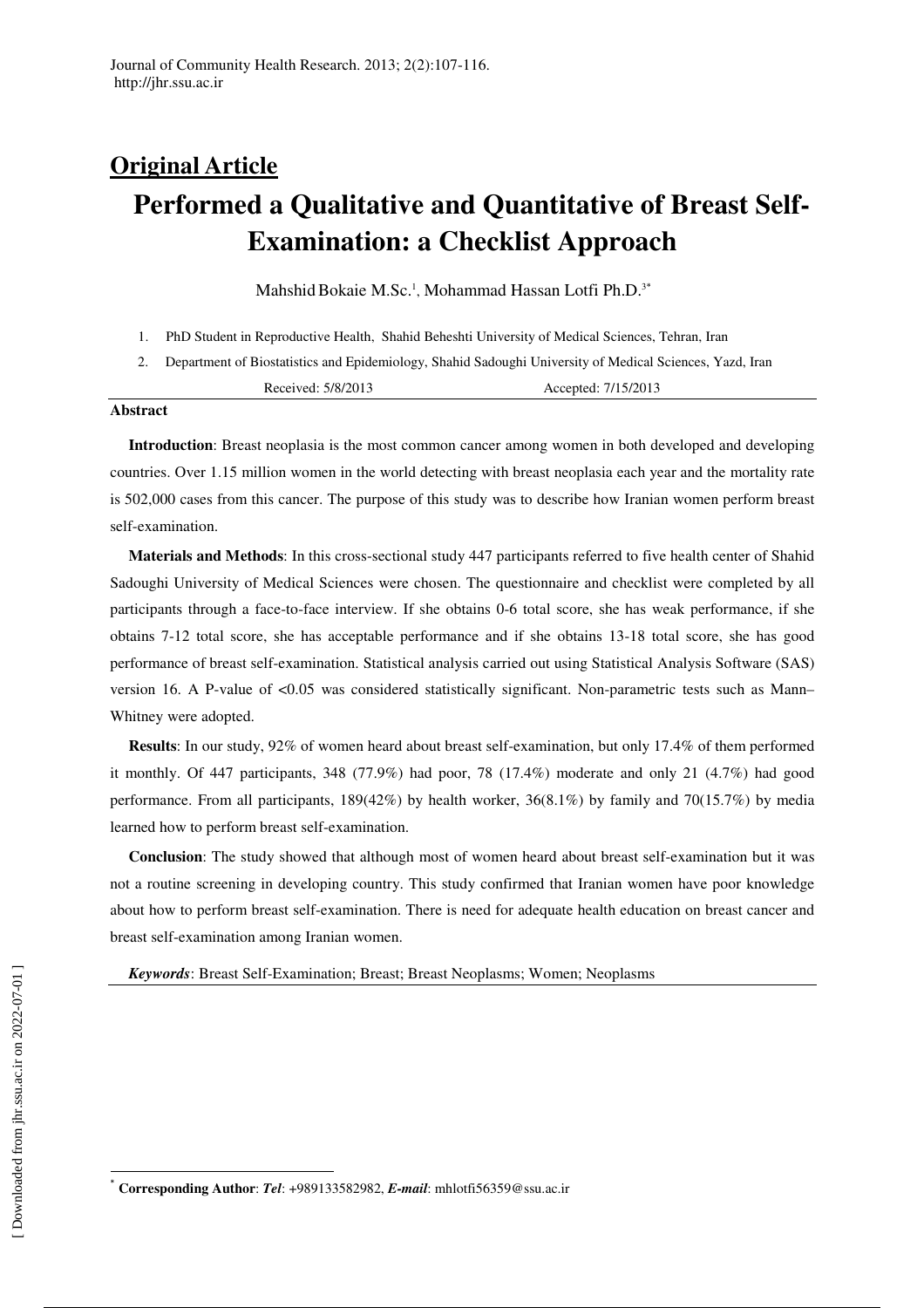# **Introduction**

Breast neoplasia is the most common cancer among women in developed and developing countries  $^{[1]}$ . Over 1.15 million women in the world detecting with breast neoplasia each year and the mortality rate is 502,000 cases from this cancer  $^{[2]}$ . It is the second cause of female death in the world  $[3]$ . According to IARC Globocan reported (2008) nearly 1.38 million new cases of breast cancer and 458 000 deaths from malignant breast cancer each year in the world <sup>[4]</sup>. Breast cancer is the most common malignant neoplasia in Iranian women [5]. Unfortunately, the incidence of the breast cancer rising in Iran and patients who are about 10 years younger than their western counterparts presenting with high stage of disease  $[6-7]$ . WHO promotes breast cancer control within the perspective of national cancer control programs. It is expected that the results of this study provide evidences for shaping adequate breast cancer policies in less developed countries  $[8]$ . In early diagnosis, there is a good chance for its care  $[9]$ . Awareness programs to educate women about breast cancer could promote early detection of breast cancer  $[10]$ . Mammography is the most sensitive available method for early diagnosis of breast cancer. Clinical breast examination and breast self-examination suggesting for diagnosis of breast cancer without the expense of a mammography facility  $[11]$ . The American Cancer Society guidelines for early diagnosis of breast tumors in intermediate risk, asymptomatic women were clinical breast examination at least every three years and

breast self-examination (optional) [12] Mammography screening should be recommended at least biennially to 50-74 years old women. For 40-49 years old women, the risks and benefits of mammography screening should be debated  $[13]$ . Health care providers should increase women's awareness about breast cancer and report them any unusual changes in their breasts  $[14]$ . The rate of breast self-examination practice and knowledge among Iranian women are insufficient. In Godazandeh study, it was reported that only 17% of women do it monthly. In Nafisi study only 12% and in Mojahed study only 14% of nurses and midwifes do breast selfexamination regularly [15-17].

There are some controversy to perform breast self-examination in developed and developing countries, but according to WHO report, as a screening tool of breast cancer in low- and middle-income countries, the breast self-examination is still relevant  $[8]$ . Many studies require knowledge and practice about breast self-examination but none of them use checklist to show how women perform it correctly. This study conducted to describe how Iranian women perform breast selfexamination.

# **Materials and Methods**

In the present cross-sectional study, we investigated how Iranian women perform breast self-examination. The participants were 447 female referred to five health center of Shahid Sadoughi University of Medical Sciences. Ethical committee of Shahid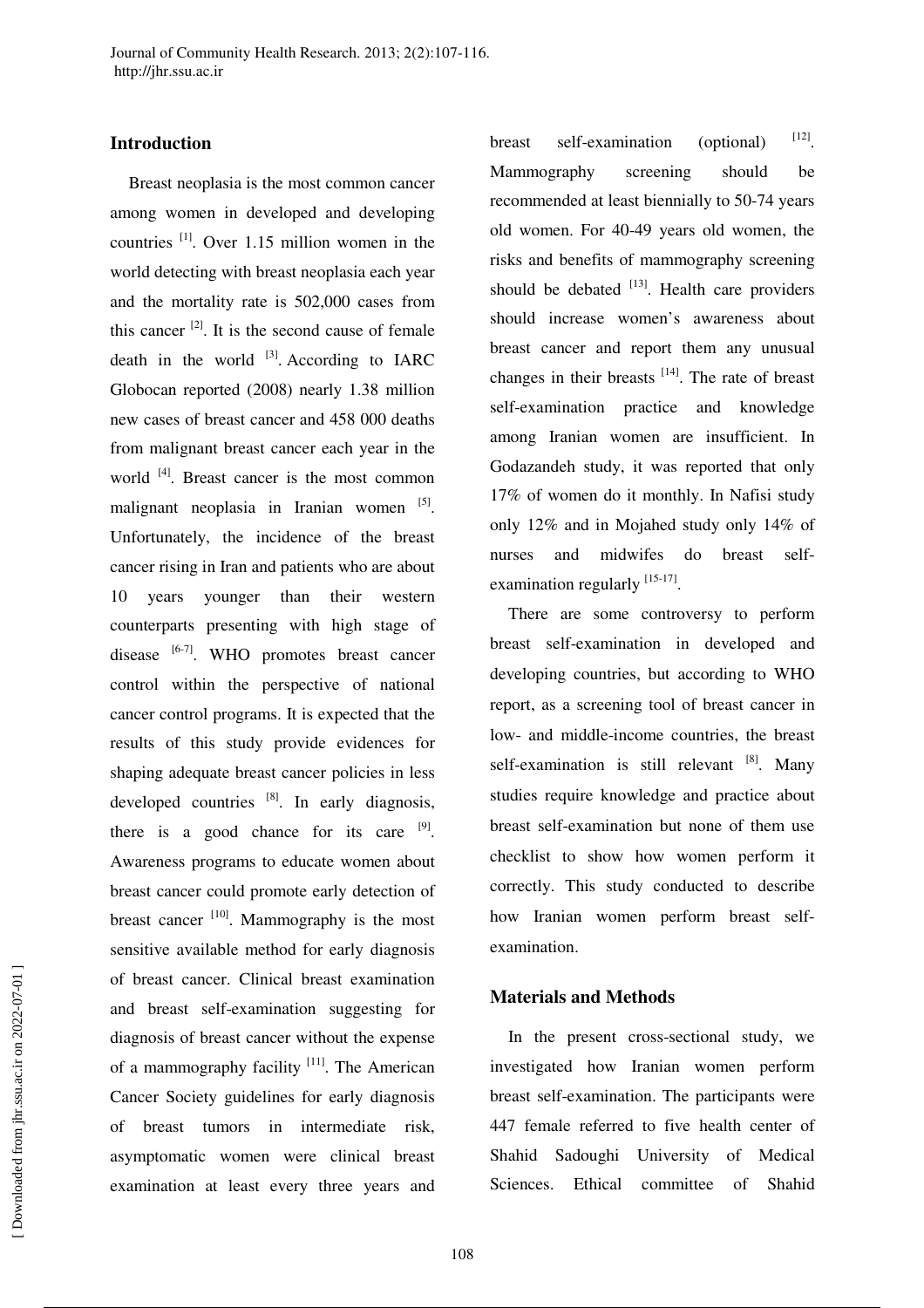Sadoughi University of Medical Sciences approved the study (code: 1190). Informed consent was obtained from all participants. The systemic random sampling was applied and information gathered through guided interview by using a questionnaire. The questionnaire and checklist were completed by the participant through a face-to-face interview.

Inclusion criteria: over 20 years old women, refered to health center of Shahid Sadoughi University of Medical Sciences. There were no exclusion criteria.

The questionnaire had three sections: sociodemographic characteristics, quantity of breast self-examination, and a checklist. The checklist had three major parts including: 1) by what means did she observe her breasts? (A: changes in size or shape of the breast B: puckering, swelling, warmth of the breast and C: color change and redness or darkening of skin, 2) in which position did she perform the breast self-examination A: standing, B: use tip of finger C: hands above head (A: and which place of her body did she touch in breast selfexamination. A: breast tissue, B: nipple pressure, C: auxiliary. As we describe each part divided into three sub groups, If she do correct method for breast self-examination she obtains two point, if she do incomplete she obtains 1 point and if she cannot do or performs incorrect, she obtain 0 point. In each part, she could obtain 6 point and total score was 18. If she obtains 0-6 total score, she has weak performance, if she obtains 7-12 total score, she has acceptable performance and if she obtains 13-18 total score, she has good performance. All participants were received adequate privacy to perform breast selfexamination.

**Statistical analysis** The statistical analysis was carried out using Statistical Analysis Software  $(SAS)$  version 16. A P-value of  $\langle 0.05 \rangle$  was considered statistically significant. Nonparametric tests such as Mann–Whitney were adopted. Mean differences of continuous parametric data were analyzed using paired ttest.

#### **Results**

 Table 1 describes the socio-demographic characteristics of the participants; age range from 20-60, mean age of  $32.33\pm8.60$ . From all participants, 92% heard about breast selfexamination. The mean age of starting breast self-examination was 26.50±9.57 and median was 22.00. The minimum age of starting breast self-examination was 18 and the maximum age was 57 and the mean age obtained  $26.50\pm9.57$ . All of the participants were married. About 41.6% of them had primary level of education and 30.6% had diploma while 4.7 % of women were illiterate and 23% had academic degree. Only 18.3% of the participants were health work employed while the 81.7% were housewives. Family history of breast cancer was reported by 40 (8.9%) of the participants while 192 (43%) had history of hormone usage. From all, 189 of the participants (42%) by health worker 36(8.1%) by family and 70(15.7%) by media learned how to perform breast self-examination, also 152(34%) have not any training of breast self-examination. We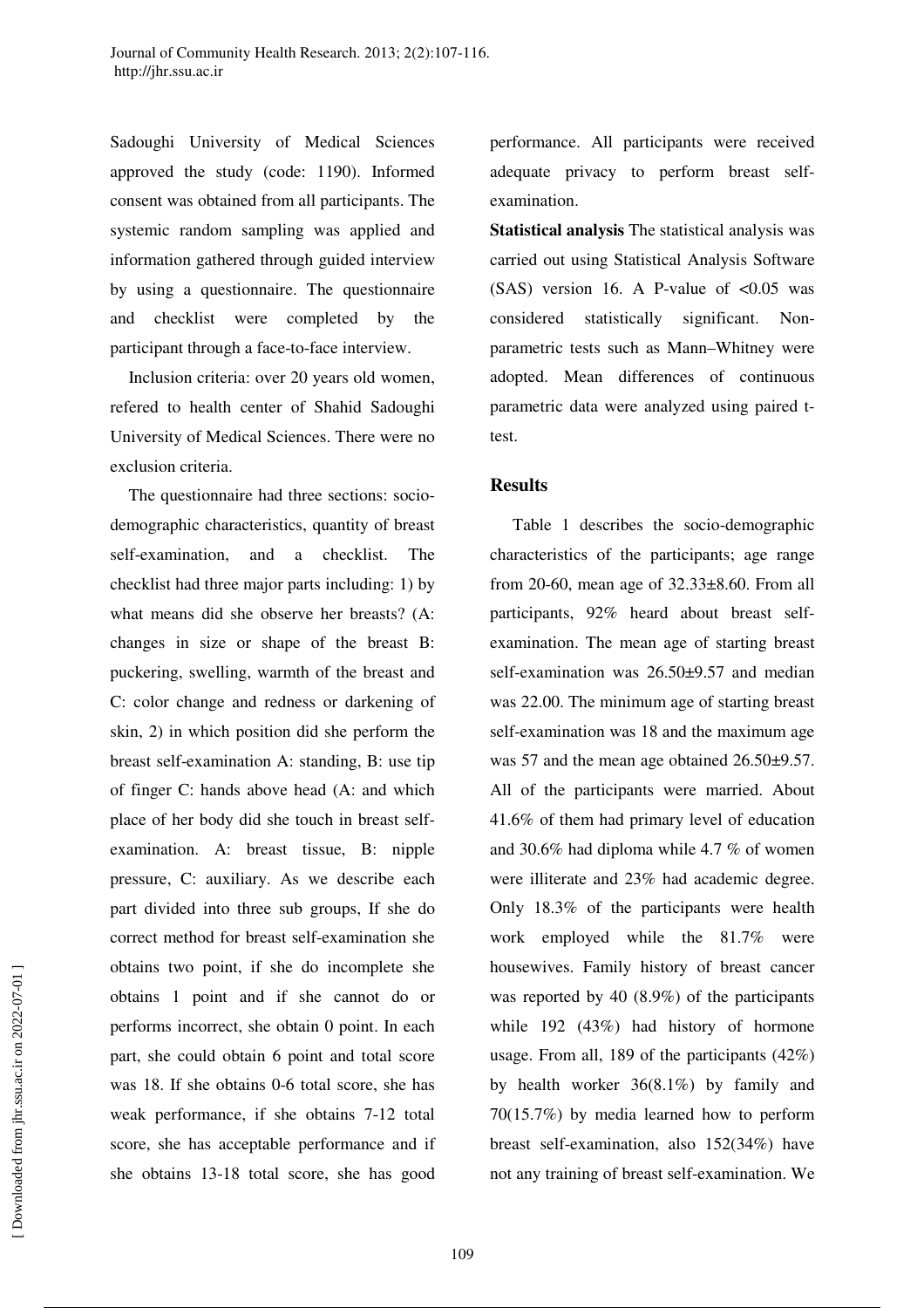asked how often they perform breast selfexamination. About 17.5% performed it monthly and 7.6% never did it but 72.3% often performed breast self-examination.

|                  | <b>Groups</b>      | $N(\%)$    | Mean (SD)           | median         | <b>P</b> value |
|------------------|--------------------|------------|---------------------|----------------|----------------|
| Age              | 20-39              | 325 (73.7) | $3.86 \ (\pm 3.74)$ | $\overline{4}$ |                |
|                  | $40 - 60$          | 116(26.3)  | $4.54 \ (\pm 4.51)$ | 3              | .0147          |
| <b>Education</b> | nonacademic degree | 344(77)    | $3.16 (\pm 3.64)$   | $\mathfrak{Z}$ | 0.0001         |
|                  | academic degree    | 103(23)    | $7.24 (\pm 3.37)$   | 6              |                |
| history of       | positive           | 40(8.9)    | $3.85 \ (\pm 5.02)$ | 3              | 0.676          |
| breast cancer    | negative           | 407(91.9)  | $4.13 \ (\pm 3.86)$ | $\overline{4}$ |                |
| history of       | positive           | 192(43)    | $4.02 \ (\pm 3.43)$ | $\overline{4}$ | 0.704          |
| hormone usage    | negative           | 255(57)    | $4.16 (\pm 4.34)$   | $\overline{4}$ |                |
| Number of        | Nulipara           | 105(23.5)  | $5.31 (\pm 3.68)$   | 5              | 0.001          |
| delivery         | Multipara          | 342(16.5)  | $3.72 \ (\pm 3.99)$ | 3              |                |

**Table 1**. Mean score of performance of breast self examination

We had three parts in checklist (observation= six score, position= six score and place= six and total score were 18). The mean score obtained in their observation were  $1.17\pm1.52$  from six, in position  $1.30\pm1.55$  from six and in place 1.63±1.37 from 6 and totally, they obtain 4.10±3.97 from 18. Of 447 participants, 348 (77.9%) had poor, 78 (17.4%) had moderate and only 21 (4.7%) had good performance.

The total mean score in 20-39 years old women were  $3.86(\pm 3.74)$  and in 40-60 years old women were 4.54 (±4.51). There was no significant differences between the two groups  $(p=0.147)$ .

The mean score in nonacademic degree obtained 3.16  $(\pm 3.64)$  and in academic degree

obtained 7.24  $(\pm 3.37)$  . There was significant differences between the two groups  $(p=0.0001)$ .

The mean score in women with positive history of breast cancer in her family obtained 3.85  $(\pm 5.02)$  and in negative history of breast cancer in her family obtained 4.13 (±3.86) .There was no significant differences between the two groups (p=0.676). The mean score in women with positive history of hormone usage was 4.02  $(\pm 3.43)$  and in negative history of hormone usage was  $4.16$  ( $\pm 4.34$ ). There was no significant differences between the two groups (p=0.704).

The mean score in nulipara women obtained 5.31  $(\pm 3.68)$  and in multipara women obtained 3.72 (±3.99) .There was significant differences between the two groups (p=0.001).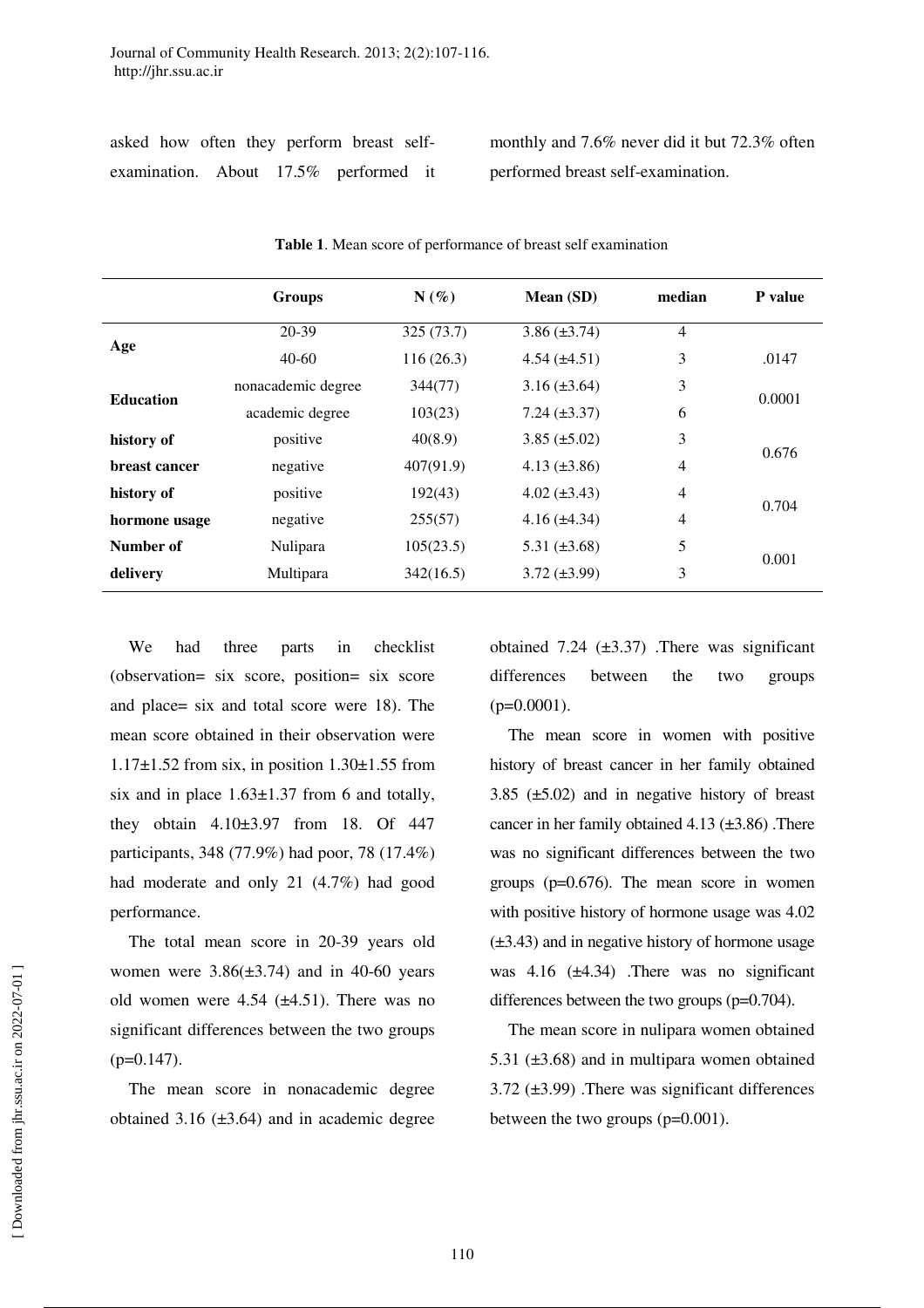# **Discussion**

In our study, 92% of women heard about breast self-examination, but only 17.4% of them performed it monthly. The results of Erbil study in Turkey (2012) showed that 67.7% of women had knowledge about breast cancer and 55.8% did breast self-examination, however 60.6% of those who implied breast self-examination, did so at irregular intervals  $[18]$ . Shu (2012) reported that 70.83% of the participant completed high school. Almost three quarters of them heard about breast selfexamination; however, 40% had never done breast self-examination. Although 95% of the participants believed that breast cancer could be prevented but only 36.67% identified breast examination as a prevention technique  $[3]$ . Al-Naggar (2012) reported that the majority of the participants (88.8%) heard about breast neoplasia and 78.4% of them heard about breast self-examination  $[19]$ . Alwan in his study (2012) on 18-62 years old academic Iraqi women in 6 major Iraqi universities reported that 93.9% of the women heard about breast self-examination  $[20]$ . Al-Dubai in his crosssectional study (2012) reported that 81.1% of women heard about breast cancer and 55% practiced breast self-examination [21]. Isara (2011) conducted a descriptive, cross-sectional study in Nigeria. Most of them (75.6%) had poor knowledge about breast self-examination. Only 29 (10.1%) of the respondents performed breast self-examination. Knowledge of breast self-examination was significantly related to breast self-examination practice  $[22]$ . In Al-Negar study in Malasia (2012), 47.2% of the participants performed breast self-examination monthly  $^{[19]}$ . In Dahlui (2011) study, 98.7% of the participants having awareness about breast cancer. Near 85% of the respondents performed breast self-examination in their lifetime. Conversely, only 41% of the participant performed it regularly at suggested time. There was a significant relationship between clinical breast examination and breast self-examination  $^{[23]}$ . Despite a high level of awareness about breast self-examination, only a small group of women do breast selfexamination in Korea<sup>[24]</sup>.

Yadollahie reported that 474 (30.9%) participants did not know how to do breast self-examination; the remaining women did not do breast self-examination for fear of being found positive for cancer or did not care about it. The level of breast self-examination practice and knowledge among Iranian women is unsatisfactory. They emphasized on appropriate education of Iranian women  $^{[25]}$ . These studies showed that although most of women heard about breast self-examination but it was not a routine screening in developing country.

In our study, health care providers (42.3%) were the main source of training breast selfexamination. Tirano (2013) reported that as majority of the participants stated they learned breast self-examination from the mass media. women should be conscious of any changes in their breasts and report them rapidly  $[13]$ . In Alwan study (2012) the major source of information was mass media (39.9%), health care professional (18.4%) and the awareness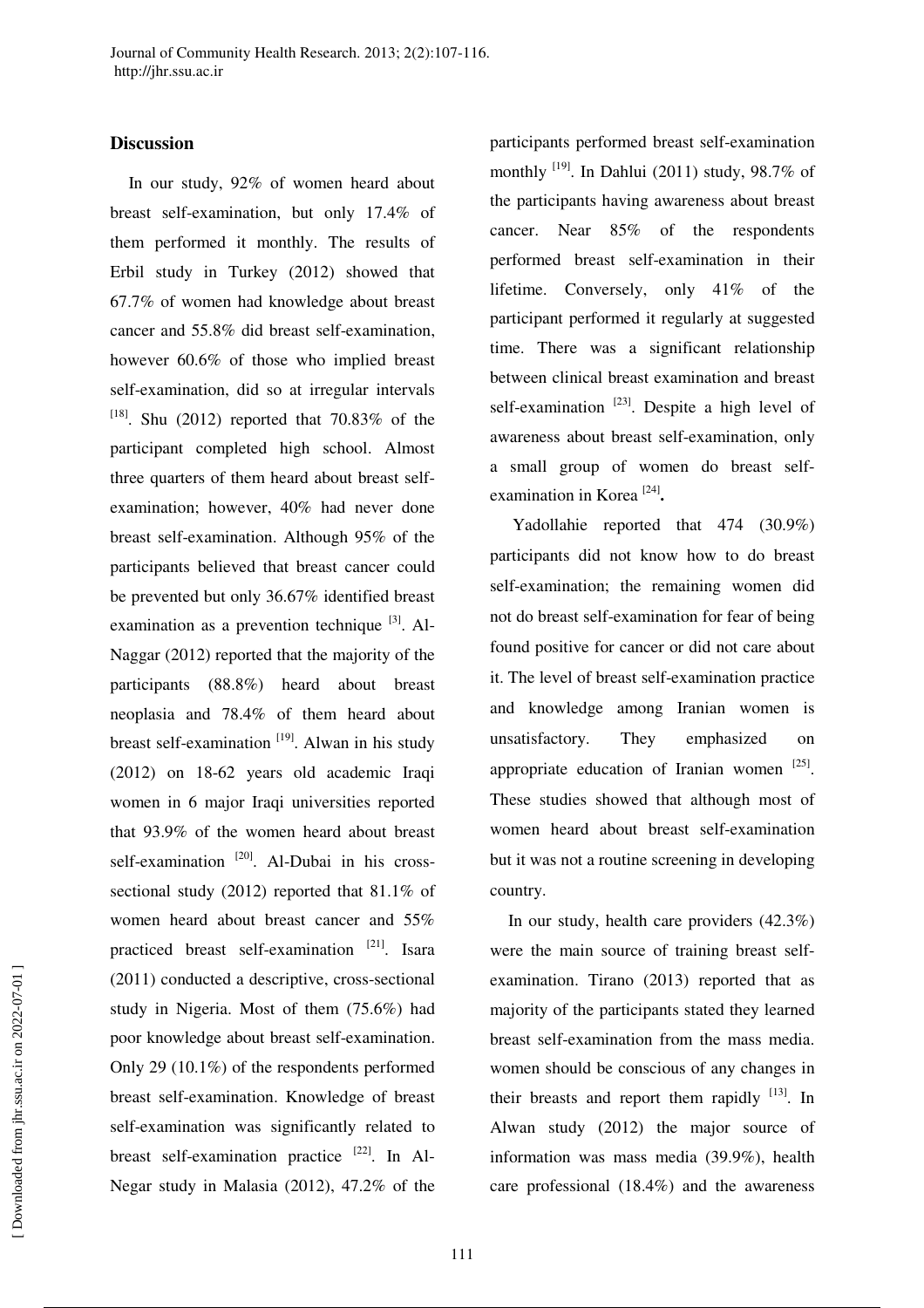campaign of the Iraqi National Breast Cancer Research Program  $[11.6\%)$ <sup>[20]</sup>.

Alwan (2012) in the other study showed that the most important source of information was television  $^{[26]}$ . Cubas (2012) analyzed the information about breast selfexamination available on 68 sites on the Internet. The results showed 61% did not have link details, 52.94% think over breast selfexamination as part of a set of measures and 26.47% had truthful and absolute evidencebased content. The information about breast self-examination is varied. Only a small number of websites were worried about quality criteria, in terms of both construction and component. The mass of the information available is not evidence-based and there is potentially dangerous information for the patient. It is necessary to improve the quality of websites dealing with breast selfexamination  $^{[27]}$ . In Yoo study (2012), among Korean women, the most common source of information on breast self-examination was the media such as TV, radio and newspapers  $(87.0\%)$ <sup>[24]</sup>. Yadollahie (2011) reported more than three-quarters of participant learned about breast self-examination from a health care provider  $^{[25]}$ . Only 17.2% of recommendations were acquired from medical health care reached. The general proportions of regular and irregular breast self-examination were 13.2% and 16.1%, respectively. The main barrier of doing breast self-examination was lack of knowledge about how to perform the examination  $[24]$ . In Isara (2011) study, only 114 (39.7%) of the participant knew that being a female was a risk factor for breast cancer. The major source of information for breast cancer and breast self-examination among the respondents was the mass media  $[22]$ . Media were their most important sources of information  $(38.2\%)$ <sup>[5]</sup>. Ozkan  $(2011)$  in his study reported the majority (106, 91.3%) of nursing and midwifery students in Turkey taught breast self-examination to their mother and sisters, and 42.6%  $^{[48]}$  to relatives, 6.2% <sup>[7]</sup> to friends, and  $5.4\%$  <sup>[6]</sup> to patients. He confirmed that knowledge about breast cancer and breast self-examination repetition training programs should be designed for nursing/midwifery students, to enlarge their sensitivity, beliefs and attitudes, and medical motivation for breast self-examination [28]. As these studies showed mass media was the main source of breast self-examination for women, but in Iran, the major source was healthcare provider. It seems health programs in mass media about cancer prevention must be improved.

In our study, 8.9% of the participants had positive history of breast cancer and 43% had positive history of hormone usage. Al-Naggar (2012) reported about 32% of the participants reported positive family history of malignancy and about 20% of them reported positive family history of breast neoplasia. Race, marital status, dwelling place, exercise, knowledge about breast cancer, belief that breast cancer can be discerned early, belief that early diagnosis give the chance of survival, positive family history of cancer, and breast cancer, awareness about breast self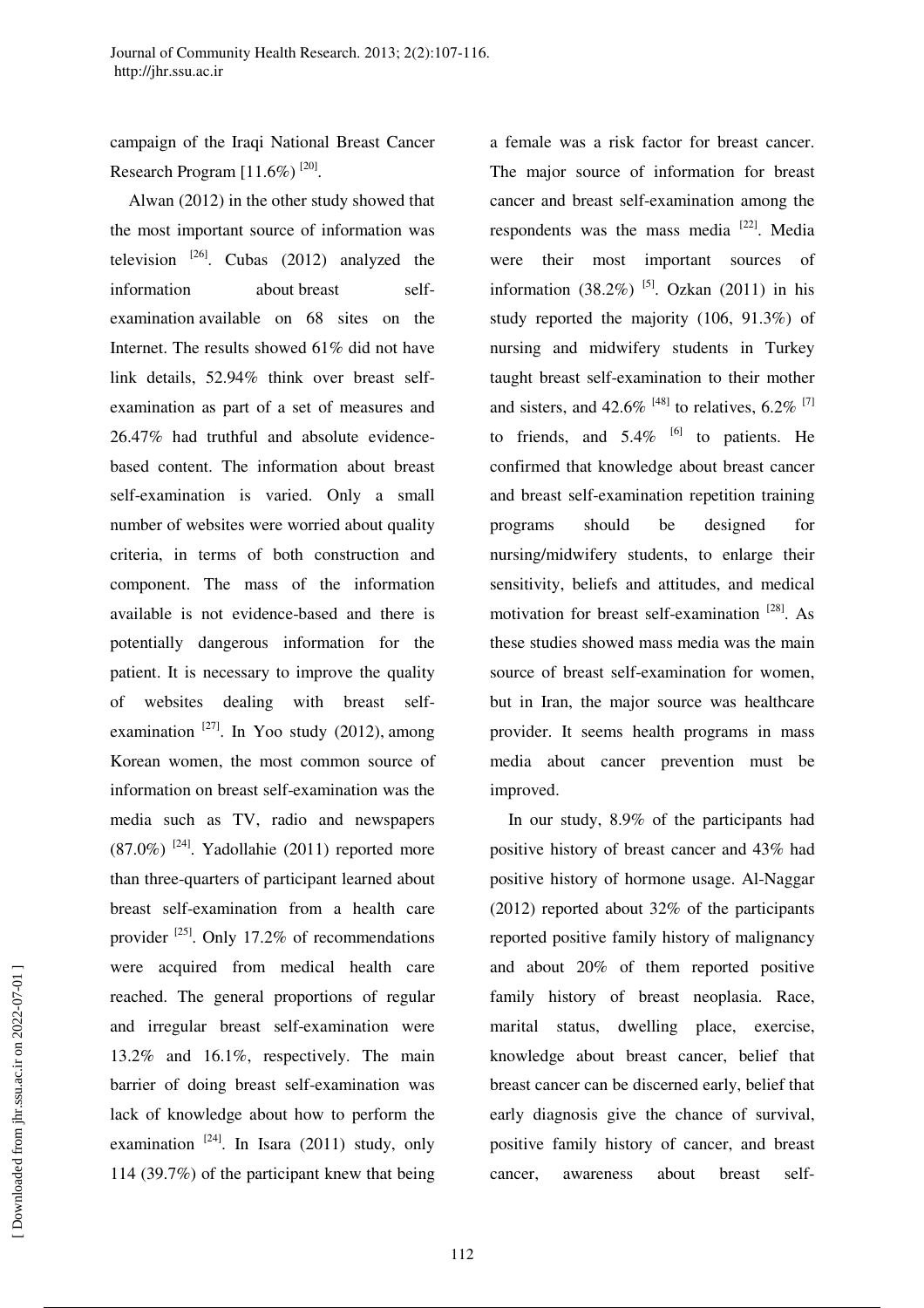examination, and opinion that breast selfexamination is needed, significantly influenced the practice of breast self-examination among women [19]. Al-Dubai (2012) reported sociocultural factors were identified as barriers for performing it  $^{[21]}$ . Age, positive family history of cancer significantly affected the breast selfexamination. poor knowledge and fear of cancer diagnosis were the main barriers for performing breast self-examination<sup>[5]</sup>.

In the present study, women with academic degree of knowledge and medical-related job and nuuliparous women perform breast self examination better than muliparous women and age, positive history of breast cancer and positive history of hormone usage did not affect the breast self-examination. It shows that educated young women were more sensitive on her health, but unfortunately women with positive history of breast cancer did not obtain the more score on it.

In our study, we used a checklist to evaluate how they perform breast self-examination and they obtain  $4.10\pm3.97$  score from 18. From all participants, 348 (77.9%) had poor, 78 (17.4%) moderate and only 21 (4.7%) had good performance. It showed they had weak performance of breast self-examination. As we found in our survey, little study used checklist to evaluate how women perform breast selfexamination. Yadollahie in his cross-sectional multi-center study in Iran (2011) showed 1496 (49.4%) women performed breast selfexamination, 290(19.4%) of performers and 9.6% of all studied women did it using a correct method and at an appropriate time  $[25]$ . Rosmawati study (2010) conducted to determine the knowledge, attitude and practice towards breast self-examination among women aged 15 years old and above. The total score was 9.56 (34.1%) for the practice. The proportions of respondents with good score for knowledge, attitude and practice were 38.4%, 73.3% and 7.0%, respectively. Inadequate knowledge about correct technique of breast self-examination, lack of information on breast cancer signs and lack of motivational support from relatives lead to poor practices.  $[29]$ . The purpose of Parsa (2011) study was to investigate factors associated to breast selfexamination among 425 female teachers in Malaysia. Only 19% of them performed it on a regular period. Good knowledge about breast cancer, greater confidence in performing breast self-examination and regular visits to a physician were significant predictors for performing breast self-examination<sup>[30]</sup>. These studies showed that lack of knowledge is the most important barrier in developing countries to perform correct technique of breast selfexamination.

Finally, we found the difference between doing and not doing breast self-examination in developing and developed countries. Maheu in his study (2012) showed 47.2% of the French women do breast self-examination. He declared performing breast self-examination is neither compulsory nor suggested  $[31]$ . In countries where breast cancer is diagnosed at a progressive stage, screening by clinical breast examination along with teaching breast selfexamination as an essential factor will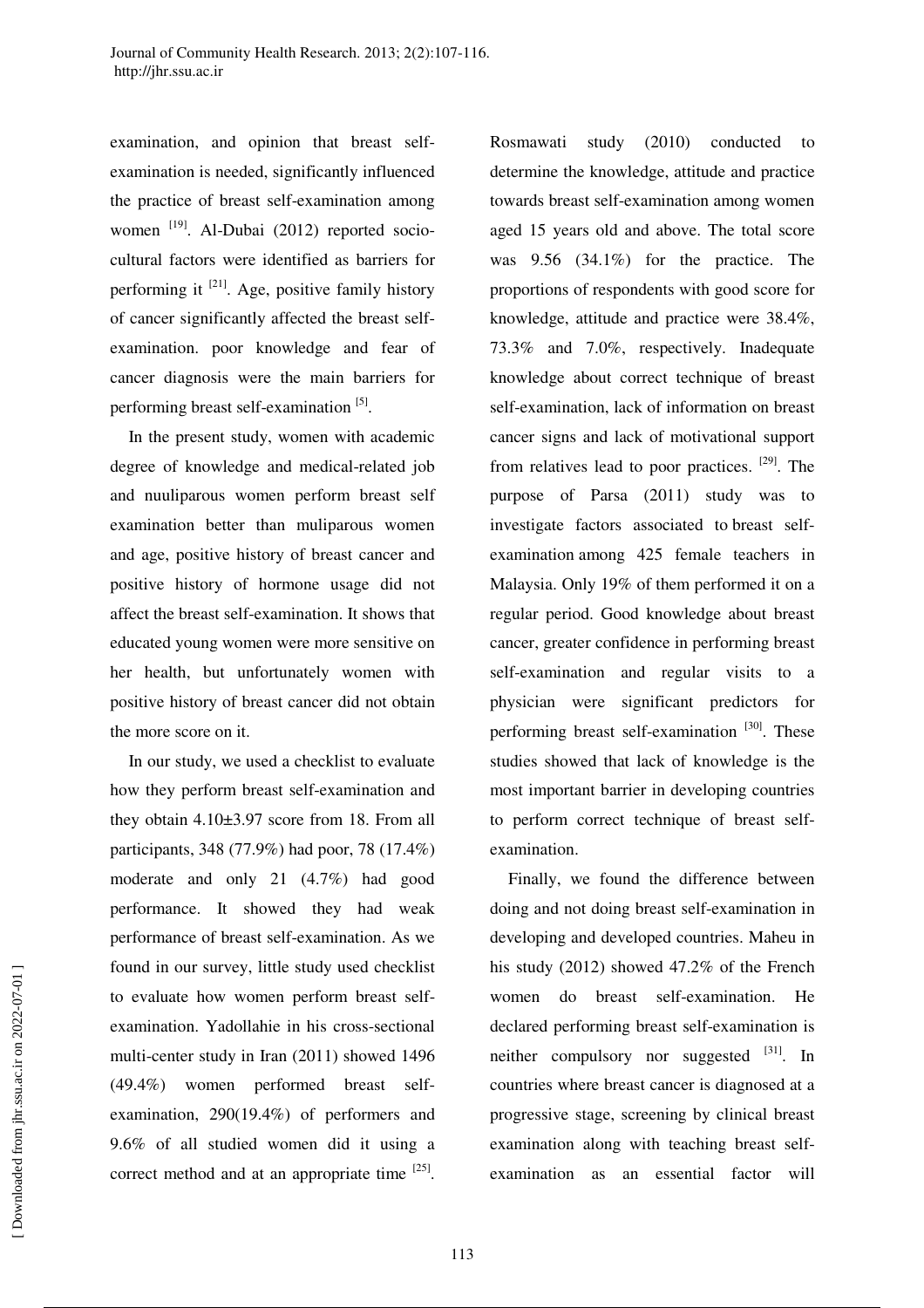probably be useful in reducing mortality. On the other hand, in technically developed countries where adequate treatment is given, no screening condition is likely to be adequately advantageous to be more important than the harms of screening, especially false positives and over-diagnosis<sup>[32]</sup>.

In Dahlui it is reported that breast selfexamination as a screening tool of breast cancer is still relevant because those who detect breast lump by breast self-examination will most probably go for further check up. Clinical breast examination should be done for all women, especially for those with highest risk of breast cancer, to encourage and train them for breast self-examination  $[23]$ . Loh findings showed that 80% of the breast malignancy survivors detected the breast tumors themselves whereas 85% of them reported they were never educated about breast self-examination<sup>[33]</sup>.

 The study in Shanghai suggests that even public training and a high level of conformance with breast self-examination may not lead to any noticeable degree of early diagnosis of breast cancer. Women who are skillful at self-examination could collectively take some benefit from this activity. The findings suggest there is little chance that resources expended to develop a program of breast self-examination will give up much if any return  $^{[11]}$ .

We assert that lack of knowledge about how to perform breast self-examination was the key barrier for a more regular breast selfexamination practice in Iranian women and it means breast self-examination is useful for women familiar with her body and changes.

The limitations of the study were some participants' unwillingness to perform breast self-examination in the public center and shamed to do it.

## **Conclusion**

The practice of breast self-examination while distinguished as being important is not frequent in these women. Health education programs are very important to clarify the risk factors and prevention of breast cancer. This study exposed that Iranian women have poor knowledge about how to do breast selfexamination. There is need for adequate health education on breast cancer and breast selfexamination among Iranian women.

## **Acknowledgement**

 The authors would like to thank all participants who contributed in this study and Shahid Sadoughi University of Medical Sciences for financial support.

## **References**

- 1. WHO Health Topics; Breast Cancer Awareness Month. [Cited 2013 Jan 14]. Available from: http://www.who.int/cancer/en /.
- 2. ٌWHO Health Topics; Cancer. [Cited 2013 Jan 14]. Available from: http://www.who.int/mediacentre/factsheets/fs297/en. accessed 30.07.2008.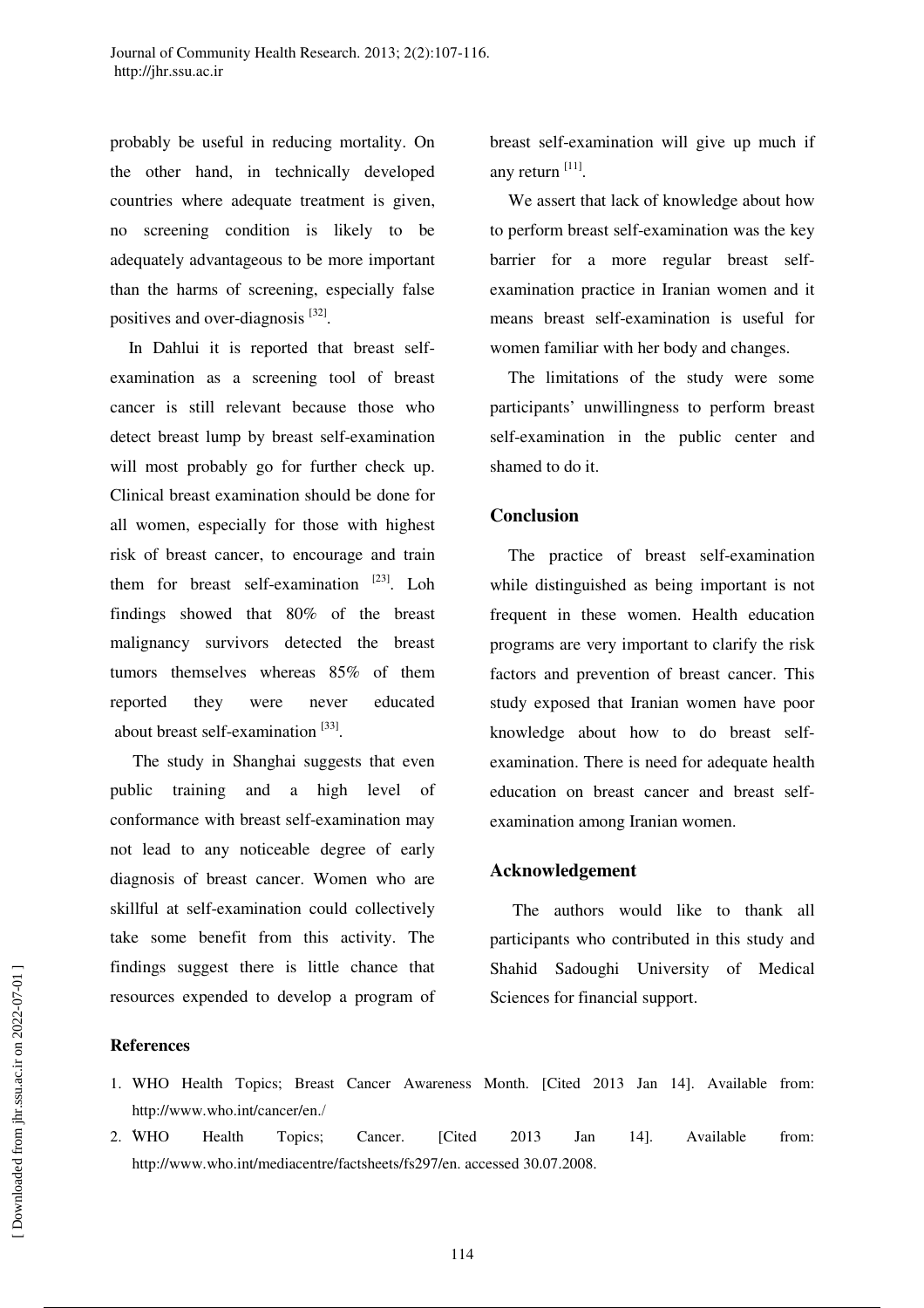- 3. Suh MA AJ, Fuh EA, Eta VA. Breast self-examination and breast cancer awareness in women in developing countries: a survey of women in Buea, Cameroon. BMC Res Notes. 2012; 9(5):627-32.
- 4. Globocan . Breast Cancer Incidence and Mortality Worldwide in 2008. [Cited 2013 Jan 14]. Available from: http://globocan.iarc.fr/factsheets/cancers/breast.asp
- 5. Al-Naggar RA, Al-Naggar DH, Bobryshev YV, et al. Practice and barriers toward breast self-examination among young Malaysian women. Asian Pac J Cancer Prev. 2011; 12(5):1173-8.
- 6. Harirchi I, Ebrahimi M, Zamani N, et al. Breast cancer in Iran: a review of 903 case records. Public health. 2000; 114(2):143-5.
- 7. Mousavi SM, Montazeri A. Breast cancer in Iran: an epidemiological review. The breast journal. 2007; 13(4):383-91.
- 8. WHO. Breast cancer: prevention and control[Cited 2013 Jan 14]. Available from: http://www.who.int/cancer/detection/breastcancer/en/
- 9. WHO. Breast Cancer Awareness Month in October [Cited 2013 Jan 14]. Available from: www.who.int/entity/mediacentre/multimedia/podcasts/2009/en/ - 36k
- 10.Rao RS, Nair S, Nair NS, et al. Acceptability and effectiveness of a breast health awareness programme for rural women in India. Indian J Med Sci. 2005; 59(9):398-402.
- 11. Weiss NS. Breast Cancer Mortality in Relation to Clinical Breast Examination and Breast Self‐Examination. Breast J. 2003; 9 Suppl 2:S86-9.
- 12. DeSantis C, Siegel R, Bandi P, et al. Breast cancer statistics, 2011. CA: a cancer journal for clinicians. 2011; 61(6):408-18.
- 13. Tirona MT. Breast cancer screening update. Am Fam Physician. 2013; 87(4):274-8.
- 14. Montazeri A, Vahdaninia M, Harirchi I, et al. Breast cancer in Iran: need for greater women awareness of warning signs and effective screening methods. Asia Pac Fam Med. 2008; 7(1):1-7.
- 15. Mojahed M, firozabadi RD, Dafei M. kowlege and practice about breast self exam in nurses and midwifes in Yazd. Journal of Shahid Sadoughi University of Medical Sciences. 1380; 9(1):82-8.
- 16. Godazandeh G, Khani H, Khalilian A, et al. Knowledge and practice of above 15 years old females towards breast cancer prevention in Sari township. J Mazandaran Univ Med Sci. 2006; 16(52):64-76.
- 17. Nafissi N, Saghafinia M, Motamedi MHK, et al. A survey of breast cancer knowledge and attitude in Iranian women. J Can Res. 2012; 8(1):46-9.
- 18. Erbil N, Bölükbaş N. Beliefs, attitudes, and behavior of Turkish women about breast cancer and breast selfexamination according to a Turkish version of the Champion Health Belief Model Scale. Asian Pac J Cancer Prev. 2012; 13(11):5823-8.
- 19. Al-Naggar RA BY, Al-Jashamy K. Practice of breast self-examination among women in Malaysia. Asian Pac J Cancer Prev. 2012; 13(8):3829-33.
- 20. Alwan N, Al Attar W, Eliessa R, et al. Knowledge and practices of women in Iraqi universities on breast self examination. East Mediterr Health J. 2012; 18(7):742-8. [Arabic]
- 21. Al-Dubai SA, Ganasegeran K, Alabsi AM, et al. Exploration of barriers to breast-self examination among urban women in Shah Alam, Malaysia: a cross sectional study. Asian Pac J Cancer Prev. 2012; 13(4):1627- 32.